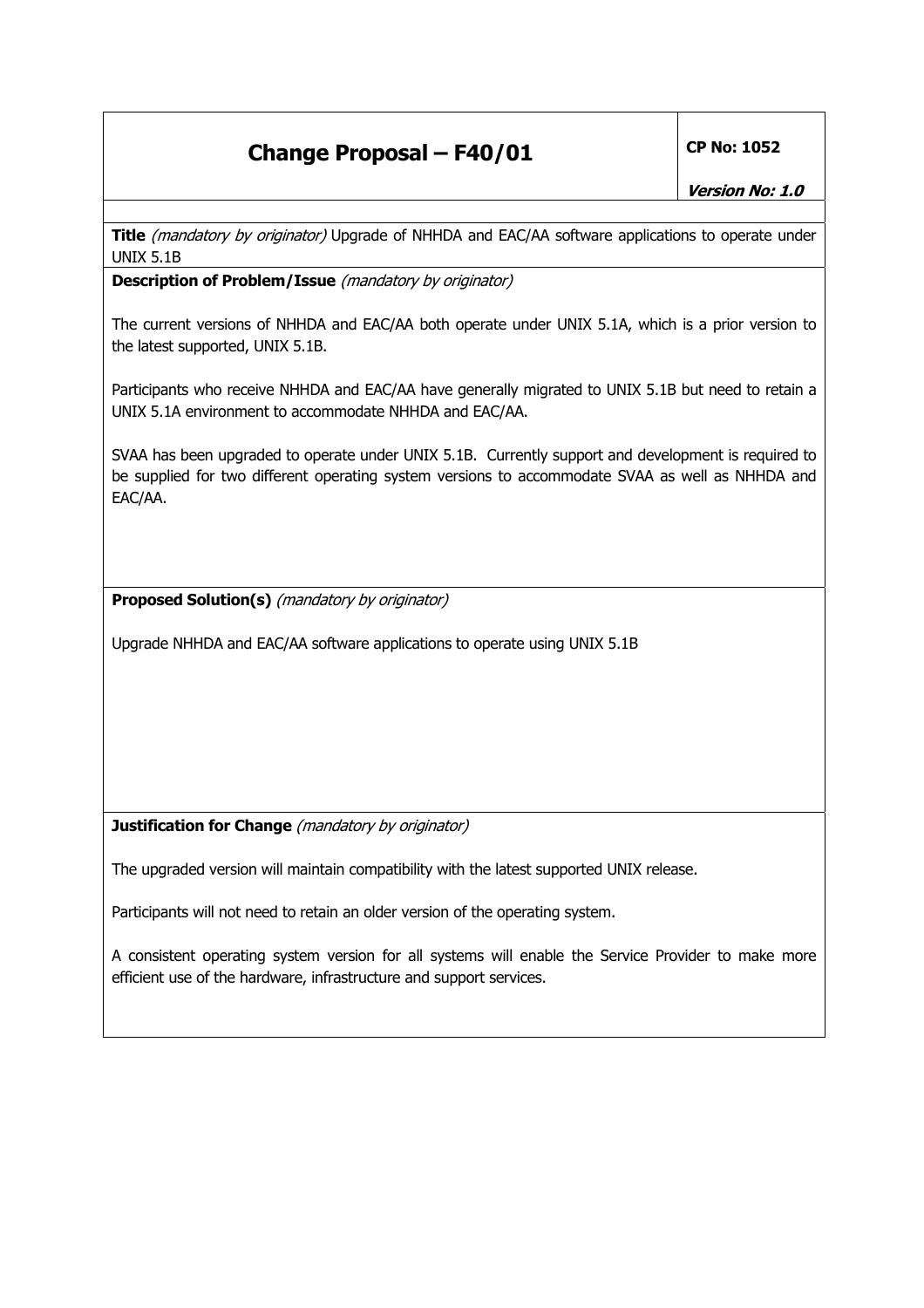## **Change Proposal – F40/01 CP No: 1052**

#### **Version No: 1.0**

#### **Configurable Items Potentially Affected by Proposed Solution(s)** (optional by Originator)

NHHDA Software Application NHHDA Software Application Documentation

EAC/AA Software Application EAC/AA Software Application Documentation

### **Impact on Core Industry Documents** (optional by originator)

None identified.

**Related Changes and/or Projects** (mandatory by BSSCo)

**Requested Implementation Date** (mandatory by originator)

November 2004.

**Reason:** 

To align the UNIX release of all three systems as soon as possible.

**Agreed Release/Implementation Date** (mandatory by BSCCo)

**Originator's Details:** 

**BCA Name Stephen Francis** 

**Organisation ELEXON** 

**Email Address steve.francis@elexon.co.uk** 

**Date 19/04/04**